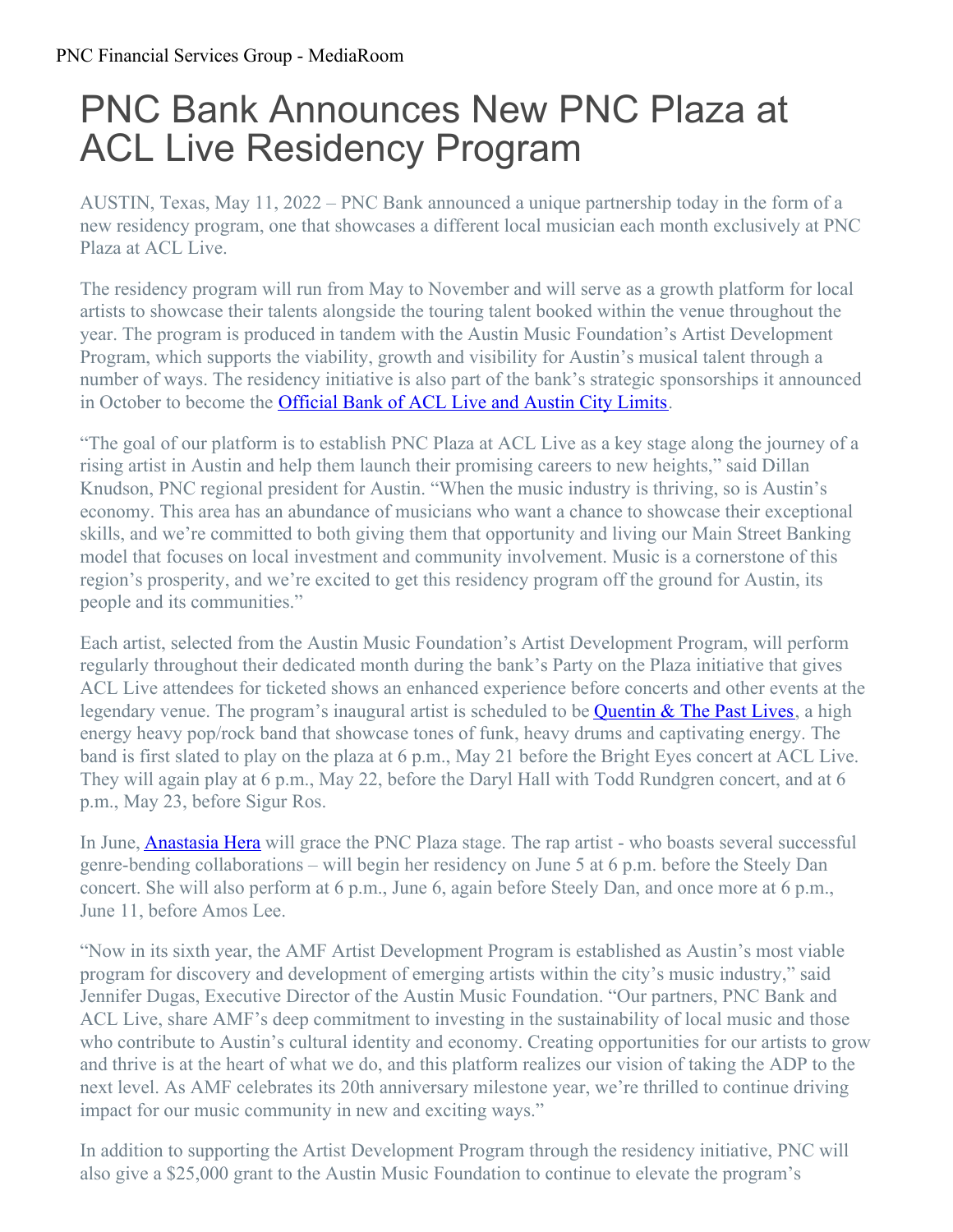demonstrated success. The Artist Development Program, launched in 2017, provides an array of support for local artists, including professional development, and one-on-one mentoring, real-time feedback from industry experts, and peer-to-peer collaboration and support, among other services.

"ACL Live is thrilled to launch this residency series with two great partners in PNC Bank and Austin Music Foundation," said Kelly Mosser, Director of Brand Partnerships at ACL Live. "We've seen many Austin musicians grace the stages at ACL Live and 3TEN and we hope PNC Plaza will become another mainstay venue for our fans to enjoy local up-and-coming musicians. PNC Bank's vision for this program is a perfect complement to AMF's mission and ACL Live is honored to host these AMF artists."

Since its acquisition of BBVA USA in June 2021, PNC's music investments in the Austin area have been large-scale and in conjunction with notable organizations in the area. In October, the bank announced that it had become the [Official](https://pnc.mediaroom.com/2021-10-28-PNC-Bank-Strikes-A-Chord-With-Austin-City-Limits-Sponsorships) Bank of ACL Live and Austin City Limits thanks to a pair of five-year sponsorship commitments with both the legendary live music venue and Austin PBS (KLRU-TV). The deal includes local broadcast branding rights, premium client access at ACL Live events, and the Austin City Limits Hall of Fame Inductions & Celebration Ceremony title sponsorship. At the center of the agreements is exclusive naming rights and branding opportunities within PNC Plaza, located outside of the ACL Live venue and adjacent to W Austin hotel and the iconic Willie Nelson statue in downtown Austin.

In March, PNC became the Austin Chamber of [Commerce's](https://pnc.mediaroom.com/2022-03-08-PNC-Bank-Orchestrates-Deal-To-Become-The-Exclusive-Live-Music-Partner-of-The-Austin-Chamber-of-Commerce) Exclusive Live Music Partner, adding another verse to the bank's commitment to the music industry and its economic impact in the Austin area. The collaboration allows PNC to continue supporting local artists by providing live musical entertainment at all in-person chamber events throughout the year.

PNC expanded into Austin through its acquisition of BBVA USA, which was finalized June 1, 2021, with full integration of the companies completed in October 2021. As part of its Main Street Bank model, PNC has taken a localized approach to both its business practices and philanthropy in Austin to help bolster and sustain the broader community it now serves.

Austin Music Foundation (AMF) is a 501(c)3 non-profit organization whose core mission is to strengthen, connect, and advance the local music industry and community. Founded in 2002, AMF is highly engaged in developing initiatives that facilitate the growth and sustainability of Austin's creative class and remains one of the nation's only arts service organizations dedicated to providing year-round music business training, educational resources, mentoring and professional development to artists and industry professionals at all stages of their careers. As one of the city's first-established cultural music institutions, AMF has led the way in ensuring Austin's continued distinction as a worldrenowned, iconic Music Capital.

Austin City Limits Live at The Moody Theater (ACL Live) is a state-of-the-art, 2,750-person capacity live music venue that hosts approximately 100 concerts a year. It serves as the new home for the taping of the acclaimed KLRU-TV produced PBS series, Austin City Limits, the longest running music series in American television history. ACL Live is nestled next to the W Austin Hotel & Residences, which are both located within Block 21, the first mixed-occupancy building of its type in the world to be LEED certified. LEED is a mark of excellence developed by the U.S. Green Building Council acknowledging measurable performance attributes that benefit human and environmental health. ACL Live is the premier destination in Austin for live performances as well as numerous special and private events.

PNC Bank, National Association, is a member of The PNC Financial Services Group, Inc. (NYSE: